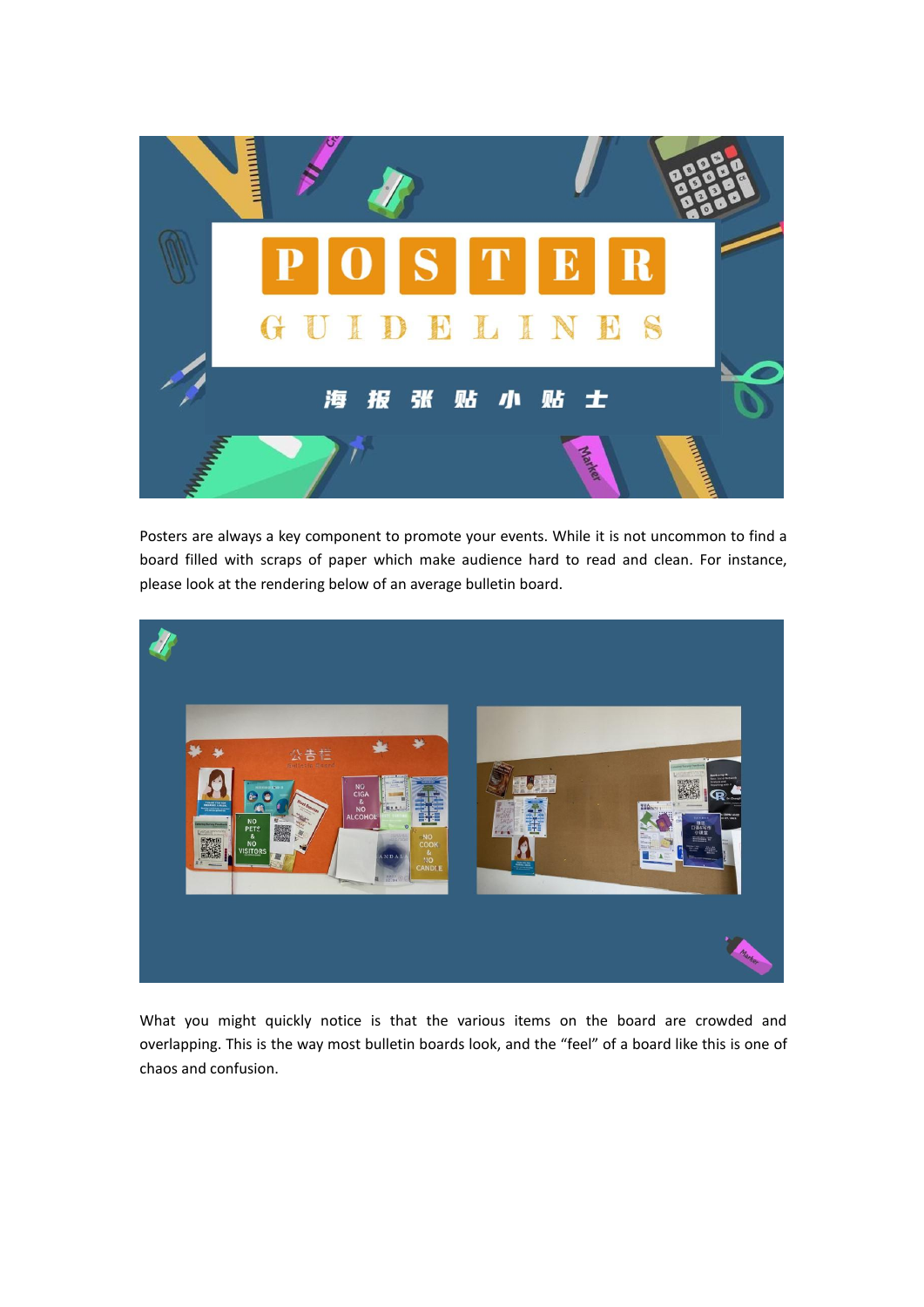

In this guide, we are going to show you how to post your posters properly on campus. Posters on campus must follow these guidelines to be clear and effective. Please follow me with steps below.



First, posters should be easy to read, not crowded, and organized in a logical manner. The content of poster should basically be English based.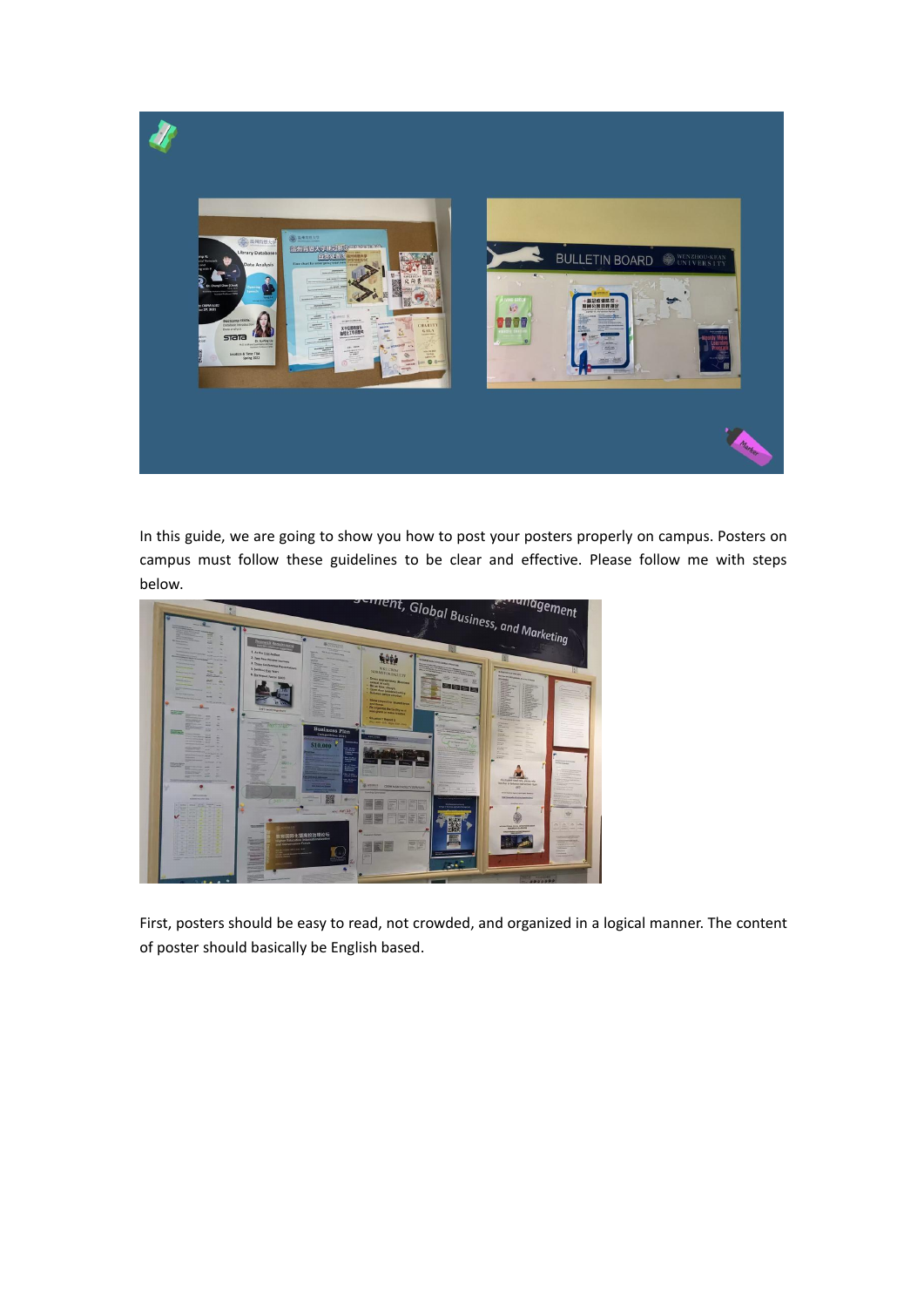

Second, materials should not be posted on them without prior approval. All materials posted must receive a stamp from Student Affairs(GEH D203) or other school departments .



Third, all materials posted on campus must be attached to bulletin boards. Walls and doors, windows, trees, light standards, permanent signs, other interior or exterior building surfaces, and similar locations are not appropriate places for posters. Posters found in such places will be removed by Student Government or staff.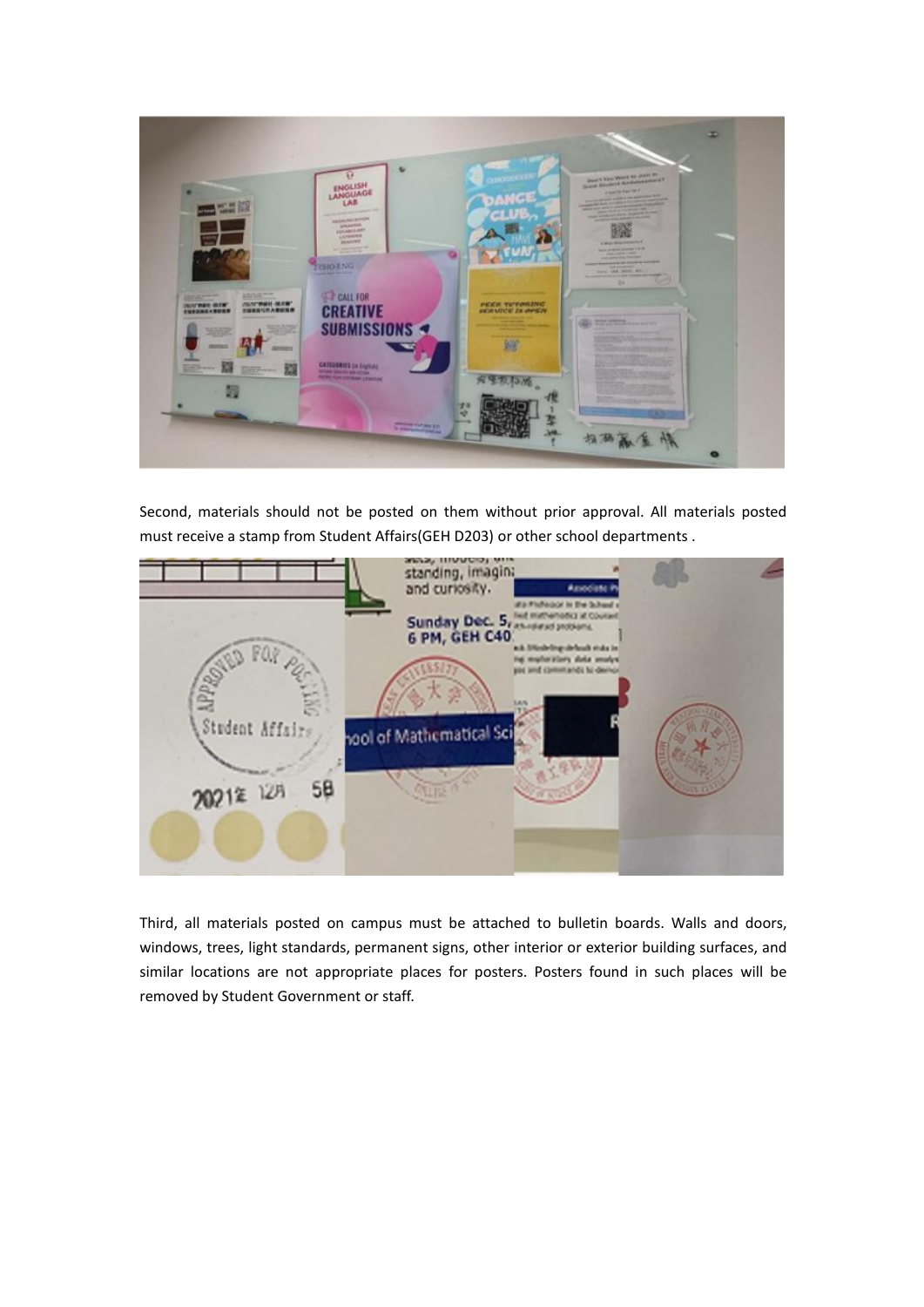

Fourth, posters should be post with tape or pins on four corners. Double-sided tape is prohibited. Moreover, please do not cover other posters unless they are invalid or remove them before pasting your posters.

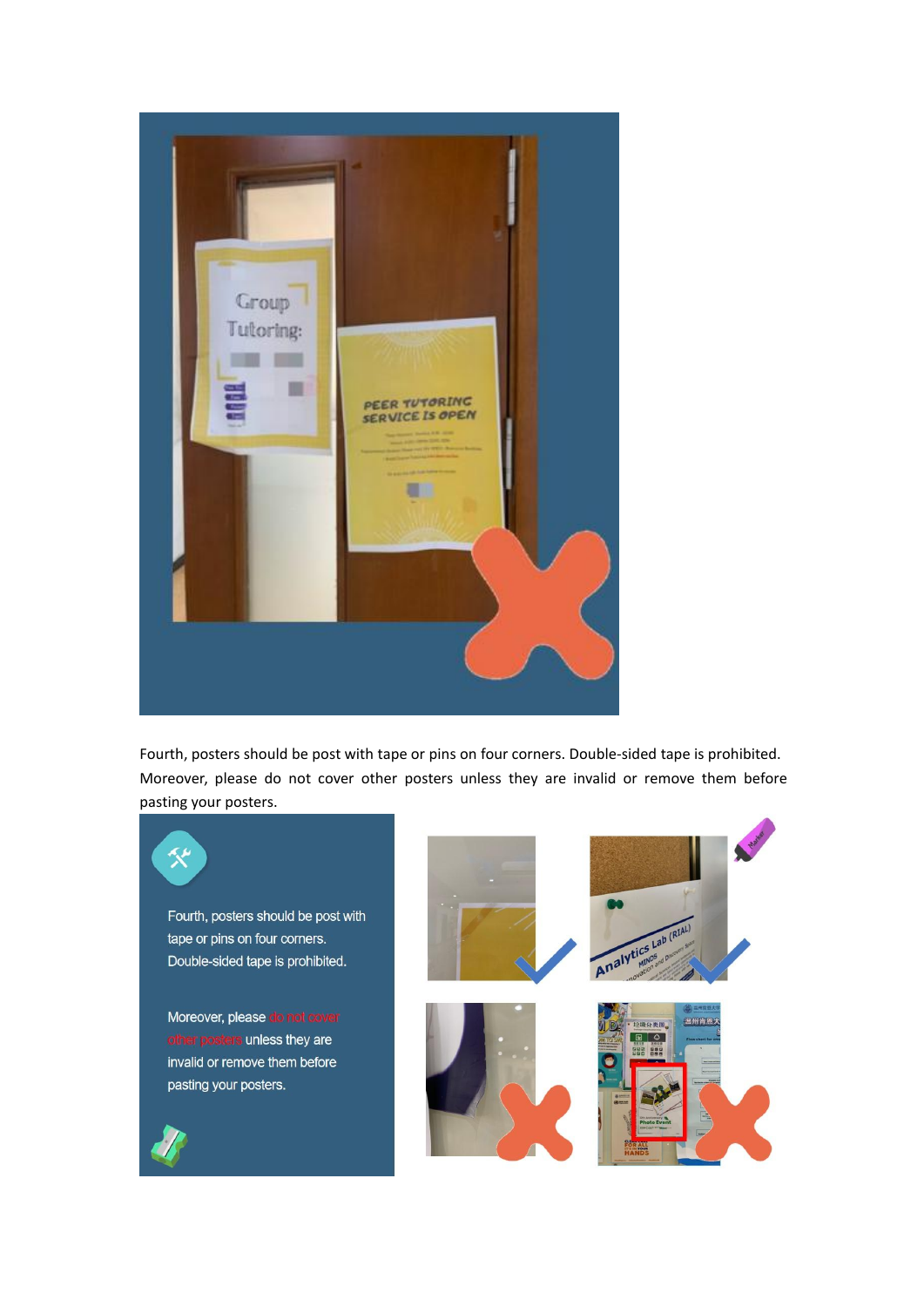The campus reserves the right to remove any materials from campus general information bulletin boards that are in violation of law or school regulations.



\*Please refer to the location list of bulletin board on campus.

#### General Education Hall

- · Student Groups may post five (5) flyers:
- . Window Board outside of the Room C203a in the
- Involvement Center
- . On the 2nd, 3rd, 4th, 5th floor Bulletin Boards
- . No.1 Dinning Hall
- . One (1) flyer may be posted on the columns in front of Dinning Hall
- · Training Building
- · One (1) flyer may be posted on the 1st floor Bulletin Board
- around Office Room A102
- · Banyan Hall
- . A total of three (3) flyers may be hung:
- . 1st floor Bulletin Board near elevator of Banyan A
- . 1st floor Bulletin Board near elevator of Banyan C
- . 1st floor Bulletin Board near elevator of Banyan D
- Plum Hall
- · Student Groups may post two (2) flyers:
- . 1st floor Bulletin Board
- . In One Elevator
- · Orchid Hall
- · Student Groups may post two (2) flyers:
- . 1st floor Bulletin Board
- . In One Elevator
- Bamboo Hall
- · Student Groups may post two (2) flyers:
- . 1st floor Bulletin Board
- . In One Elevator
- · Chrysanthemum Hall
- · Student Groups may post two (2) flyers:
- . 1st floor Bulletin Board
- . In One Elevator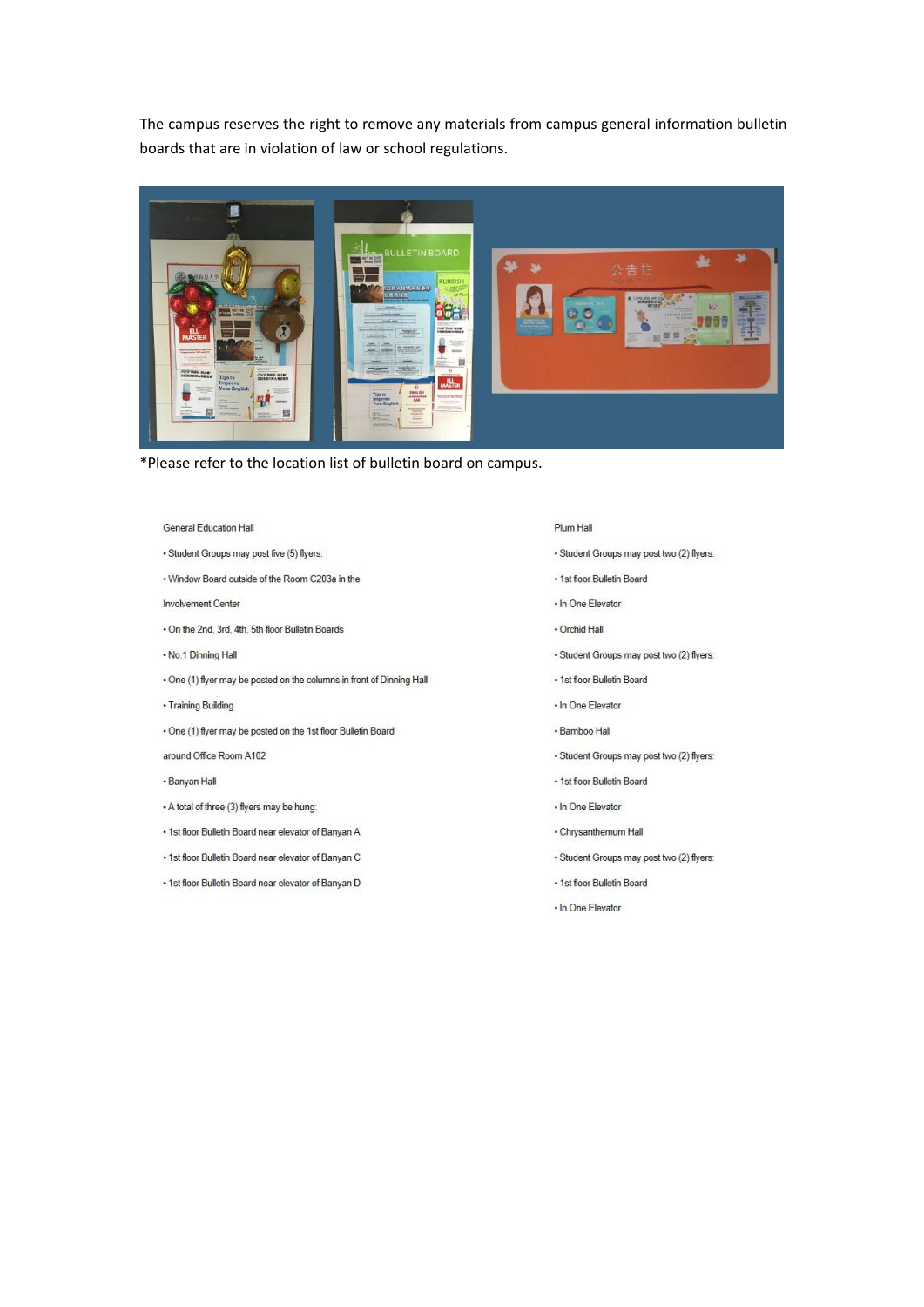

海报一直以来是推广活动的重要方式。然而一些被纸张覆盖的展板随处可见,不方便学生浏 览和清洁。请看以下例子



可以发现,上面都很拥挤并且覆盖了其他的海报。这是大多数公告板的样子,像这样的板子 给人感觉是混乱的。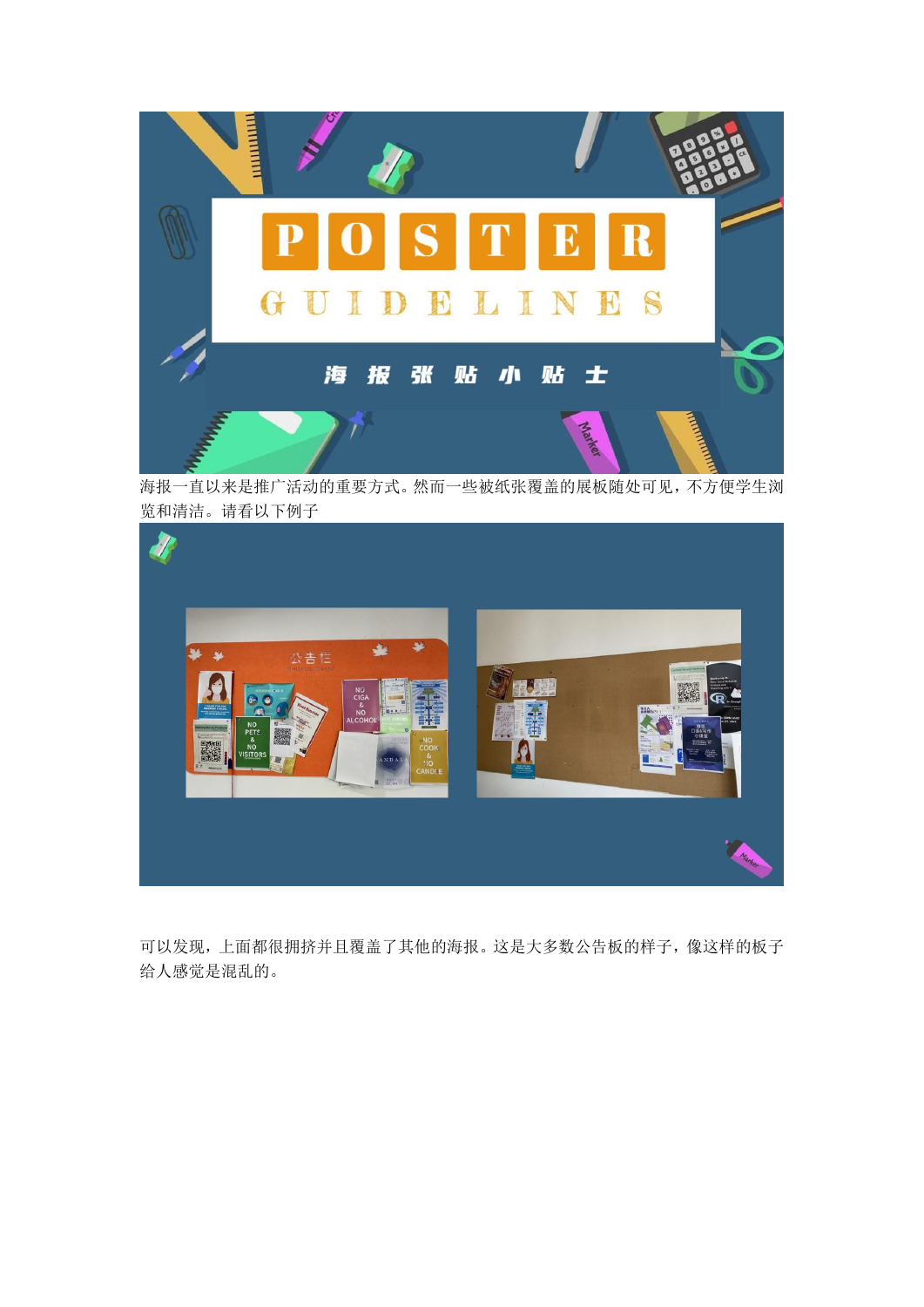

在本视频中,我们将向您展示如何在校园内正确张贴海报。校园海报必须遵循这些准则,才



首先,海报应易于阅读,不拥挤,内容有序有逻辑地展示。海报的内容基本上应该以英文为 主。

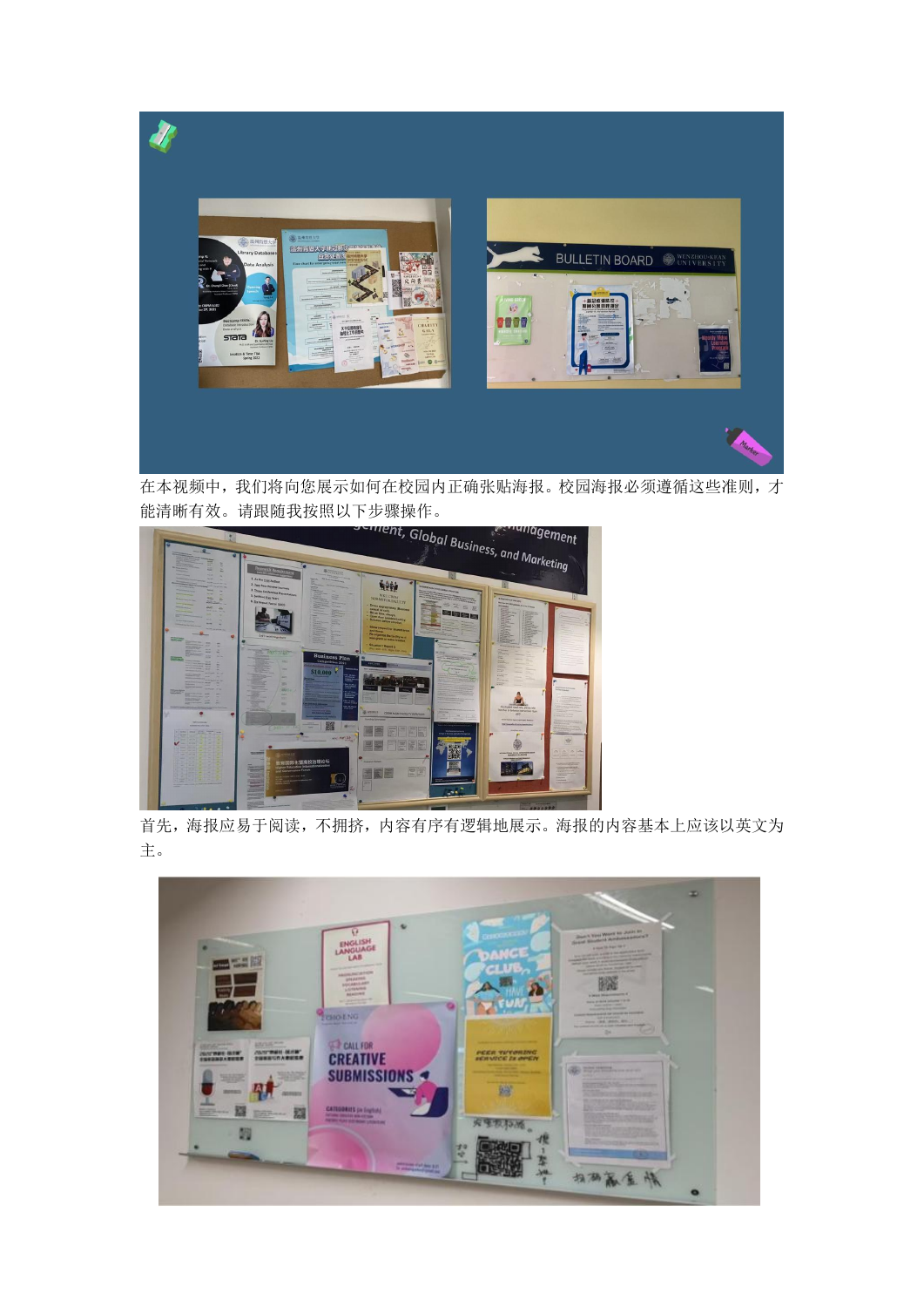其次,未经事先批准,不得在其上张贴材料。所有张贴的材料必须获得学生事务(GEH D203) 或学校部门的印章。



第三,所有张贴在校园的材料都必须附在公告栏上。墙壁和门,窗,树木,光标,永久性标 志,其他内部或外部建筑表面以及类似位置不适合张贴海报。在这些地方发现的海报将被学 生会或工作人员删除。

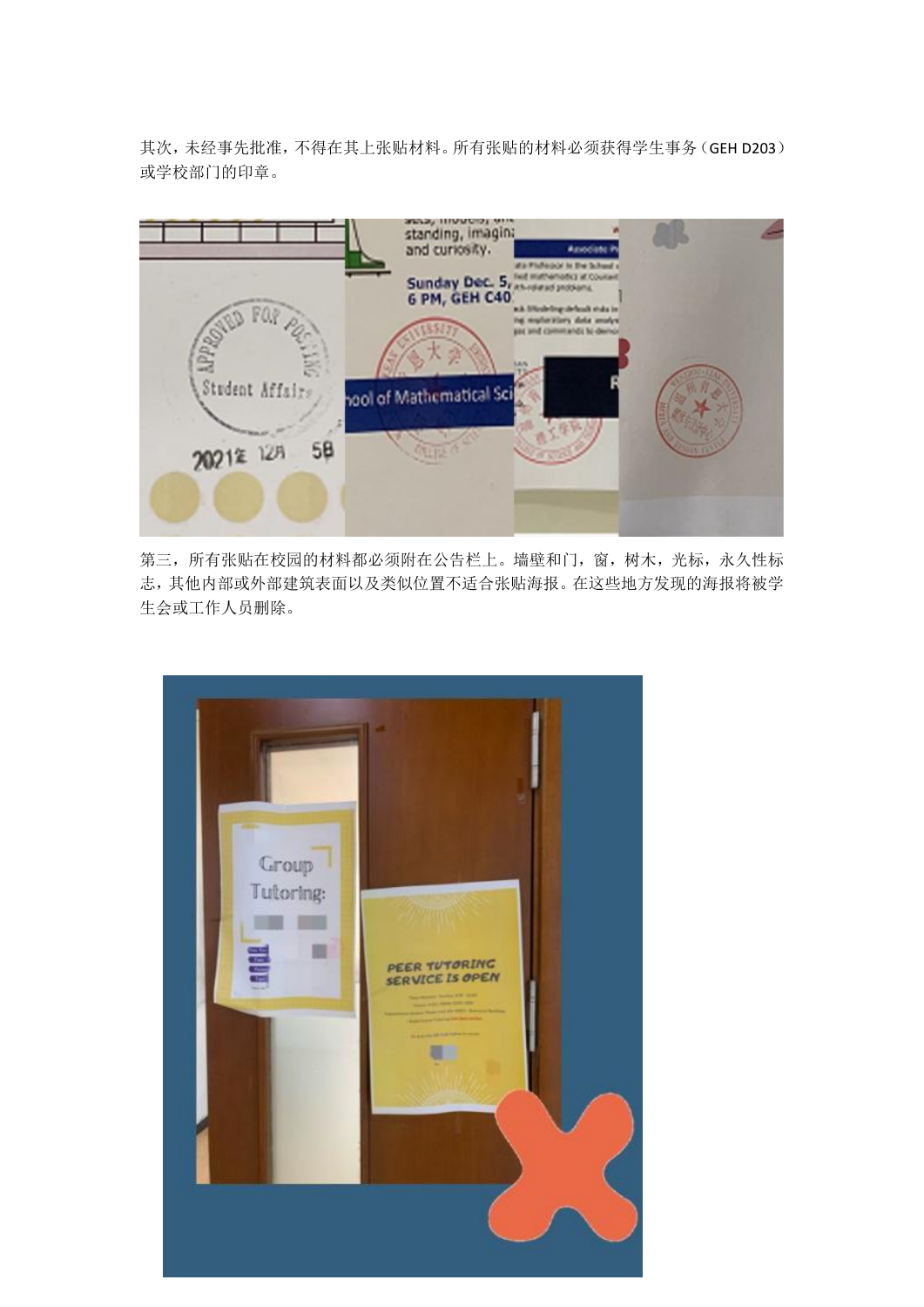## 第四,海报应在四个角上贴上胶带或别针。禁止使用双面胶带。

此外,除非其他海报无效,请不要在其上方遮盖其他海报,或者在粘贴海报之前将其移除。



# 若海报内容有任何违规等现象,学校有权从信息公告板上删除海报的权力。



\*请参阅校园公告板的位置列表。